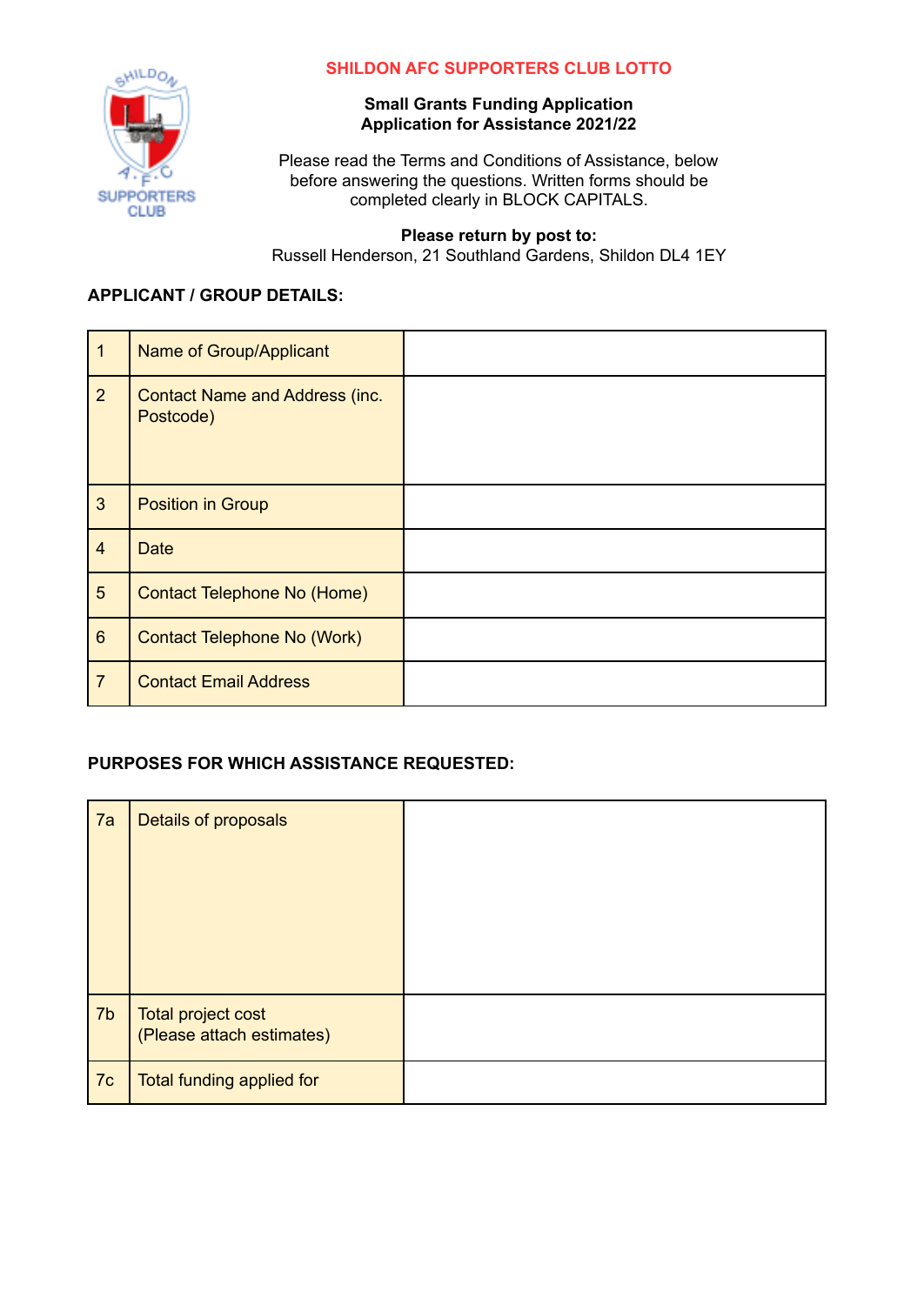## **DETAILS OF OTHER ASSISTANCE:**

| 10a             | Have you applied to our fund<br>previously for financial<br>assistance?                                | YES / NO |
|-----------------|--------------------------------------------------------------------------------------------------------|----------|
| 10 <sub>b</sub> | Was your application<br>successful?                                                                    | YES / NO |
| 10 <sub>c</sub> | Please provide details of the<br>project and, if yes, the total<br>financial award                     |          |
| 11a             | Have you applied to any other<br>fund for financial assistance for<br>the project in this application? | YES / NO |
| 11 <sub>b</sub> | Was your application<br>successful?                                                                    | YES / NO |
| 11c             | Please provide details                                                                                 |          |

# **DECLARATION:**

On behalf of …………………………..………………….. I certify that:

- A. The information and figures quoted in this application are correct to the best of my knowledge.
- B. I hereby apply to Shildon AFC Supporters Club Lotto for financial assistance for the purposes stated above.
- C. I have read and agreed to comply with all points raised within the Shildon AFC Supporters Club Lotto Terms and Conditions of Assistance (below).

**SIGNATURE: ……………………………………………..**

**POSITION: ………………………………………………..**

**DATE: ……………………………………………………...**